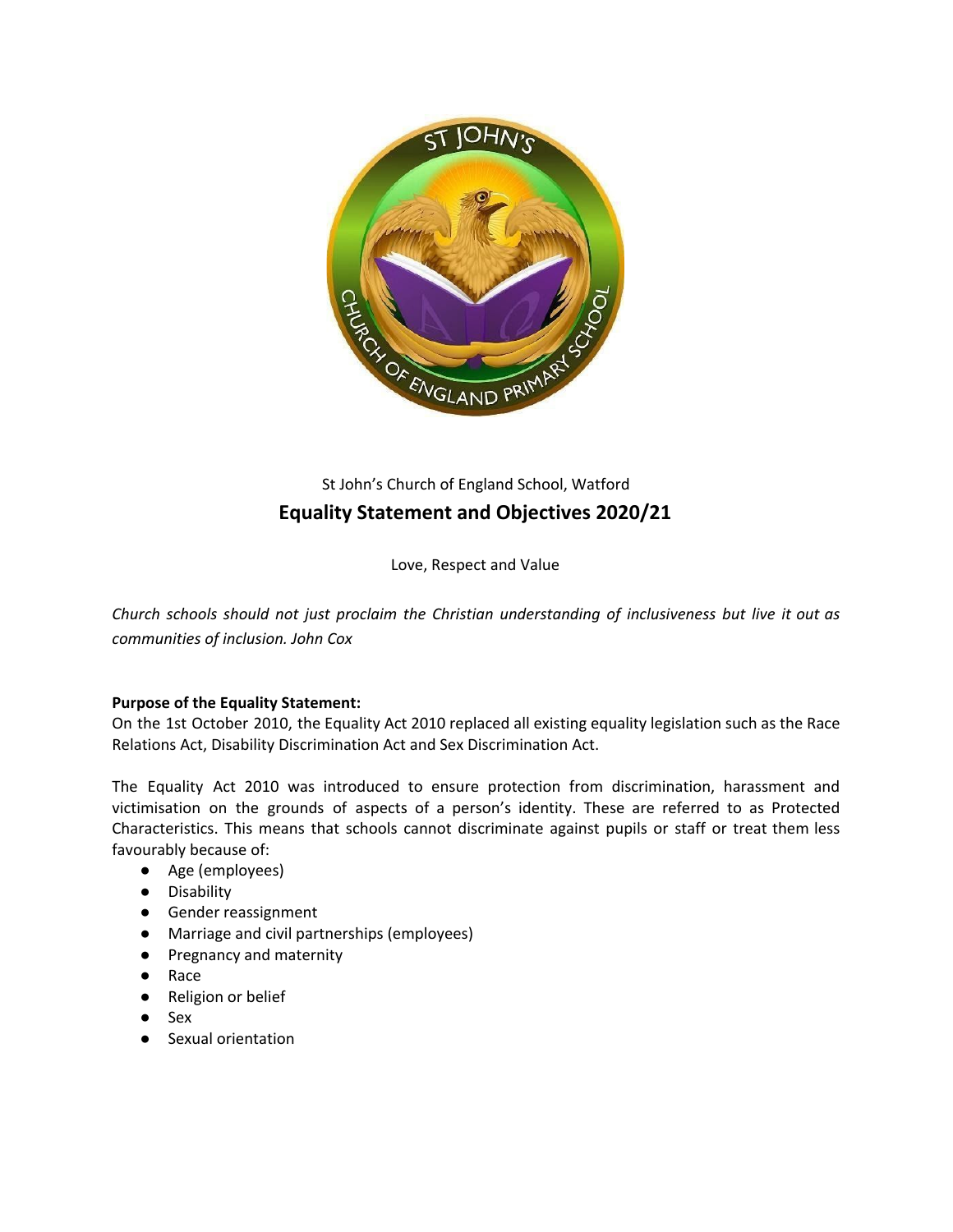As part of The Equality Act 2010 schools are bound by the **Public Sector Equality Duty**. This Equality Duty has two **specific duties – General and Specific.**

#### **General Duty –**

This is an overarching legal requirement to consider how policies, practises and day to day activities impact on pupils and staff. Schools must have due regard to:

- Eliminate unlawful discrimination, harassment and victimisation
- Advance equality of opportunity between different groups
- Foster good relations between different groups

#### **Specific Duties**

The two "specific duties" require us to:

- Publish information to show compliance with the Equality Duty. Updated annually.
- Publish Equality Objectives at least every 4 years which are specific and measurable

We recognise that these duties reflect international human rights standards as expressed in the UN Convention on the Rights of the Child, the UN Convention on the Rights of People with Disabilities, and the Human Rights Act 1998.

#### **Equality Vision Statement:**

Our Equality Vision is based on the principles above and that every pupil is entitled to success and that St *John's will challenge all pupils to succeed.*

We are committed to high quality education, valuing diversity and the improvement of life chances for all.

We aim to ensure that the whole school community will feel equally welcomed, valued, accepted and challenged in their learning.

We recognise that our children and their families come from diverse backgrounds and that families have needs and values that arise from their social and economic, ethnic and cultural or religious backgrounds. We recognise that some children have needs that arise from disability or impairment or may have parents that are affected by disability or impairment.

We aim to:

- Create a secure, safe and accessible learning environment where all our children, including in particular those with protected characteristics as defined by the Equality Act, have access to a quality provision, feel valued and confident, and in consequence are more likely to flourish. and make the best progress possible
- Create an enriching curriculum where all our children, including in particular those with protected characteristics as defined by the Equality Act, have access to and contribute to a quality provision, feeling valued, and in consequence are more likely to flourish and make the best progress possible.